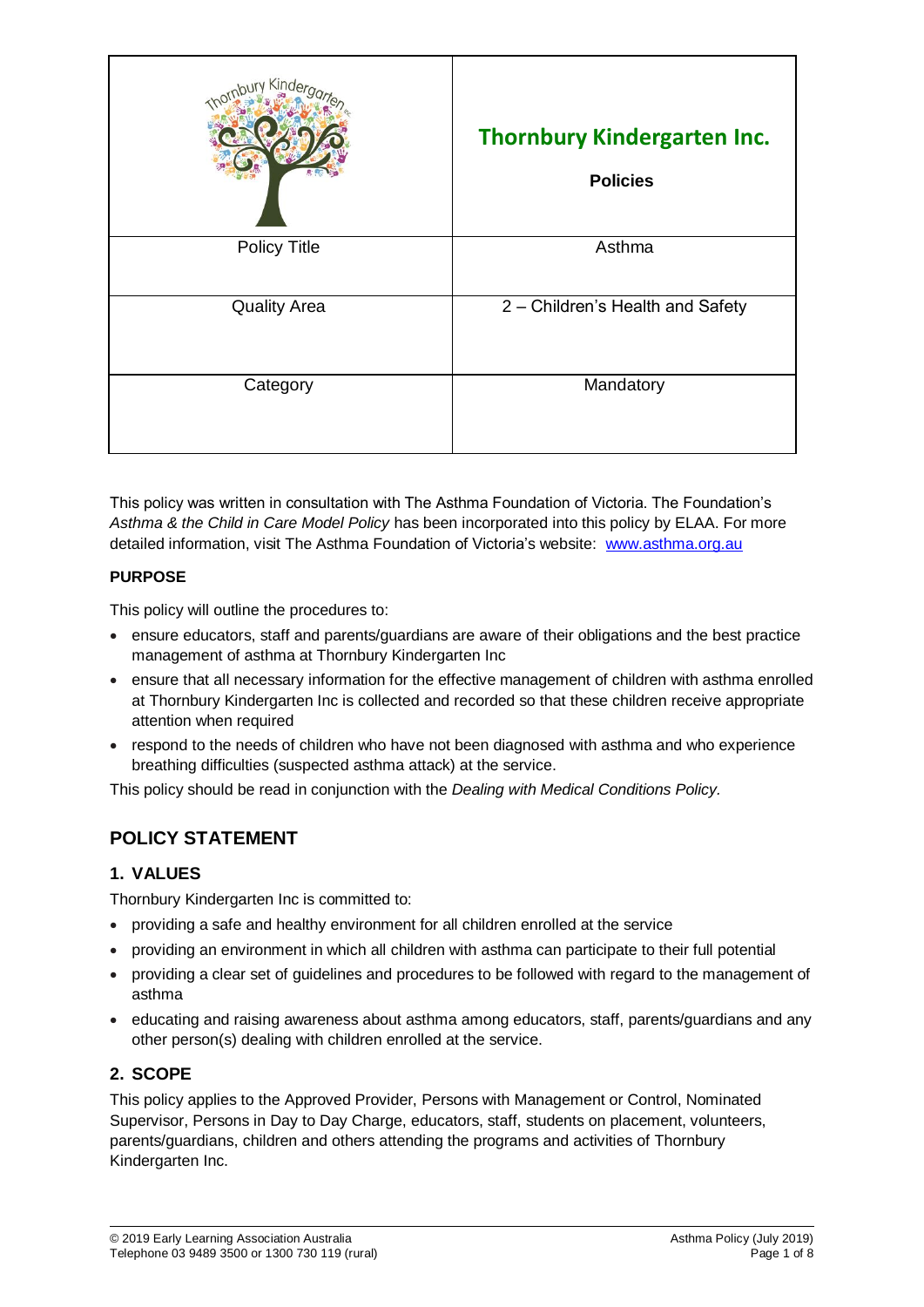Asthma management should be viewed as a shared responsibility. While Thornbury Kindergarten Inc recognises its duty of care towards children with asthma during their time at the service, the responsibility for ongoing asthma management rests with the child's family and medical practitioner.

### **3. BACKGROUND AND LEGISLATION**

### **Background**

Asthma is a chronic, treatable health condition that affects approximately one in 10 Australian children and is one of the most common reasons for childhood admission to hospital. With good asthma management, people with asthma need not restrict their daily activities. Community education assists in generating a better understanding of asthma within the community and minimising its impact.

Symptoms of asthma include wheezing, coughing (particularly at night), chest tightness, difficulty in breathing and shortness of breath, and symptoms may vary between children. It is generally accepted that children under six years of age do not have the skills and ability to recognise and manage their own asthma without adult assistance. With this in mind, a service must recognise the need to educate staff and parents/guardians about asthma and promote responsible asthma management strategies.

Legislation that governs the operation of approved children's services is based on the health, safety and welfare of children, and requires that children are protected from hazards and harm. The Approved Provider will ensure that there is at least one educator on duty at all times who has current approved emergency asthma management training in accordance with the *Education and Care Services National Regulations 2011* (Regulation 136(c)). As a demonstration of duty of care and best practice, ELAA recommends **all educators** have current approved emergency asthma management training (refer to *Definitions*).

### **Legislation and standards**

Relevant legislation and standards include but are not limited to:

- *Education and Care Services National Law Act 2010*: Sections 167, 169, 174
- *Education and Care Services National Regulations 2011*: Regulations 90, 92, 93, 94, 95, 96, 136, 137
- *Health Records Act 2001* (Vic)
- *National Quality Standard*, Quality Area 2: Children's Health and Safety
- *Privacy Act 1988* (Cth)
- *Privacy and Data Protection Act 2014 (Vic)*
- *Public Health and Wellbeing Act 2008* (Vic)
- *Public Health and Wellbeing Regulations 2009* (Vic)

The most current amendments to listed legislation can be found at:

- Victorian Legislation Victorian Law Today:<http://www.legislation.vic.gov.au/>
- Commonwealth Legislation ComLaw[: http://www.comlaw.gov.au/](http://www.comlaw.gov.au/)

### **4. DEFINITIONS**

The terms defined in this section relate specifically to this policy. For commonly used terms e.g. Approved Provider, Nominated Supervisor, Regulatory Authority etc. refer to the General Definitions section of the PolicyWorks manual provided in each foyer.

**Approved Emergency Asthma Management (EAM) training:** Training that is approved by the National Authority in accordance with Division 7 of the National Regulations, and is listed on the ACECQA website: [http://www.acecqa.gov.au.](http://www.acecqa.gov.au/) EAM training provides knowledge about the underlying causes of asthma, asthma triggers, and the recognition and treatment of an asthma attack.

**Asthma Friendly Children's Services Program:** A program developed by The Asthma Foundation of Victoria to provide a safer environment for children in kindergarten, childcare, family day care and out-of-school hours care. This program also gives staff the confidence and skills to care for a child with asthma and gives parents/guardians peace of mind. To be recognised as an Asthma Friendly Children's Service, services must address and fulfil five essential criteria, which will be assessed by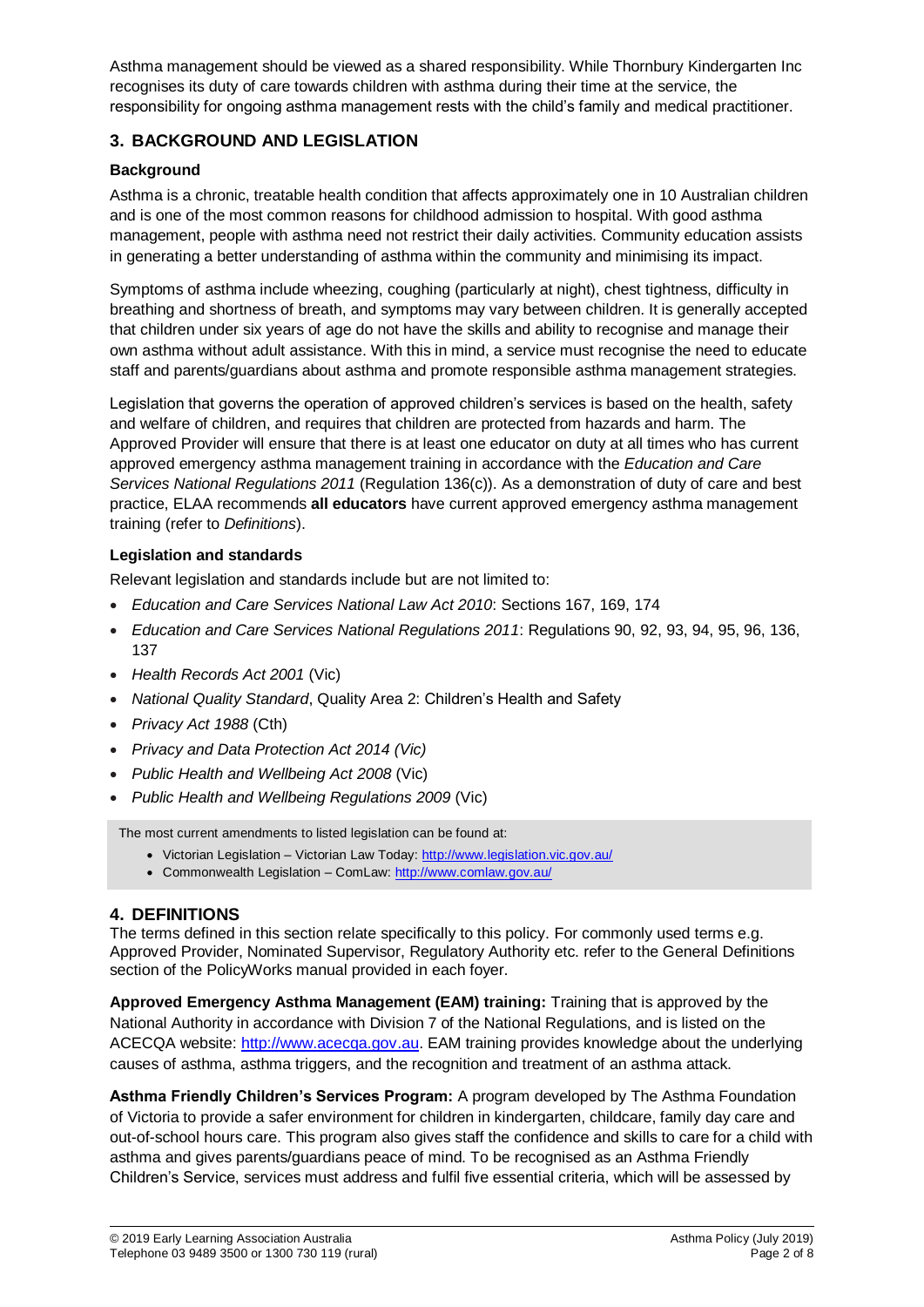The Asthma Foundation of Victoria. Upon accreditation, the service will receive a certificate and window sticker. This accreditation is valid for three years.

**Asthma Care Plan:** A record of information on an individual child's asthma and its management, including contact details, what to do when the child's asthma worsens and the treatment to be administered in an emergency. An Asthma Care Plan template specifically for use in children's services can be downloaded from the *Resources* section of The Asthma Foundation of Victoria website: [www.asthma.org.au](http://www.asthma.org.au/)

**Asthma emergency:** The onset of unstable or deteriorating asthma symptoms requiring immediate treatment with reliever medication.

**Asthma first aid kit:** Kits should contain:

- reliever medication
- 2 small volume spacer devices
- 2 compatible children's face masks (for children under the age of four)
- record form
- asthma first aid instruction card.

The Asthma Foundation of Victoria recommends that spacers and face masks are for single-use only. It is essential to have at least two spacers and two face masks in each first aid kit, and these should be replaced once used.

**Asthma triggers:** Things that may induce asthma symptoms, for example, pollens, colds/viruses, dust mites, smoke and exercise. Asthma triggers will vary from child to child.

**Duty of care:** A common law concept that refers to the responsibilities of organisations to provide people with an adequate level of protection against harm and all reasonable foreseeable risk of injury.

**Medication record:** Contains details for each child to whom medication is to be administered by the service. This includes the child's name, signed authorisation to administer medication and a record of the medication administered, including time, date, dosage, manner of administration, name and signature of person administering the medication and of the person checking the medication, if required (Regulation 92). A sample medication record is available on the ACECQA website.

**Metered dose inhaler (puffer):** A common device used to administer reliever medication.

**Puffer:** The common name for a metered dose inhaler.

**Reliever medication:** This comes in a blue/grey metered dose inhaler containing salbutamol, a chemical used to relax the muscles around the airways to relieve asthma symptoms. This medication is always used in an asthma emergency. Reliever medication is commonly sold by pharmacies as Airomir, Asmol, or Ventolin.

**Risk minimisation plan:** Provides information about child-specific asthma triggers and strategies to avoid these in the service. A risk minimisation plan template specifically for use in children's services can be downloaded from the *Resources* section of The Asthma Foundation of Victoria website: [www.asthma.org.au](http://www.asthma.org.au/)

**Spacer device:** A plastic chamber device used to increase the efficiency of delivery of reliever medication from a puffer. It should always be used in conjunction with a puffer device and may be used in conjunction with a face mask.

**Staff record:** Must be kept by the service and include details of the Nominated Supervisors, the educational leader, other staff members, volunteers and the Responsible Person. The record must include information about qualifications, training and details of the *Working with Children* Check (Regulations 146–149). A sample staff record is available on the ACECQA website: [www.acecqa.gov.au](http://www.acecqa.gov.au/)

### **5. SOURCES AND RELATED POLICIES**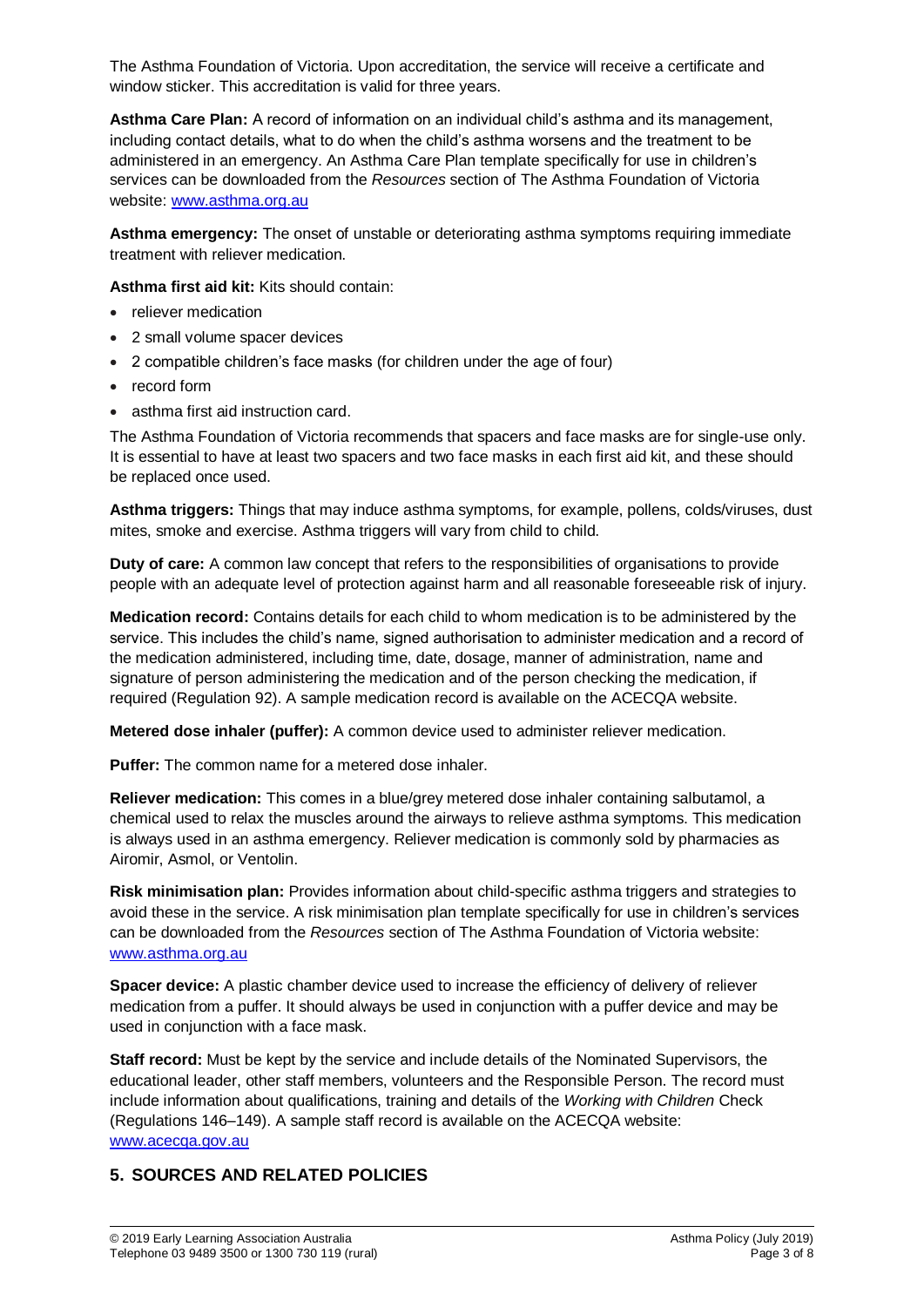#### **Sources**

- Asthma Australia: [www.asthmaaustralia.org.au](http://www.asthmaaustralia.org.au/)
- The Asthma Foundation of Victoria: email [advice@asthma.org.au](mailto:advice@asthma.org.au) or phone (03) 9326 7088 or 1800 278 462 (toll free)
- Australian Children's Education and Care Quality Authority (ACECQA): [www.acecqa.gov.au](http://www.acecqa.gov.au/)
- *Guide to the Education and Care Services National Law and the Education and Care Services National Regulations 2011*, ACECQA.

#### **Service policies**

- *Administration of Medication Policy*
- *Anaphylaxis Policy*
- *Dealing with Medical Conditions Policy*
- *Emergency and Evacuation Policy*
- *Excursions and Service Events Policy*
- *Incident, Injury, Trauma and Illness Policy*
- *Privacy and Confidentiality Policy*
- *Staffing Policy.*

## **PROCEDURES**

#### **The Approved Provider or Persons with Management and Control is responsible for:**

- providing the Nominated Supervisor and all staff with a copy of the service's *Asthma Policy*, and ensuring that they are aware of asthma management strategies (refer to Attachment 1) upon employment at the service
- providing approved Emergency Asthma Management (EAM) training (refer to *Definitions)* to staff as required under the National Regulations
- ensuring at least one staff member with current approved Emergency Asthma Management (EAM) training (refer to *Definitions*) is on duty at all times
- ensuring the details of approved Emergency Asthma Management (EAM) training (refer to *Definitions*) are included on the staff record (refer to *Definitions)*
- providing parents/guardians with a copy of the service's *Asthma Policy* upon enrolment of their child (Regulation 91)
- identifying children with asthma during the enrolment process and informing staff
- providing parents/guardians with an Asthma Care Plan (refer to *Definitions and* Attachment 2) to be completed in consultation with, and signed by, a medical practitioner
- developing a Risk Minimisation Plan (refer to *Definitions* and Attachment 4) for every child with asthma, in consultation with parents/guardians
- ensuring that all children with asthma have an Asthma Care Plan and Risk Minimisation Plan filed with their enrolment record
- ensuring a medication record is kept for each child to whom medication is to be administered by the service (Regulation 92)
- ensuring parents/guardians of all children with asthma provide reliever medication and a spacer (including a child's face mask, if required) at all times their child is attending the service
- implementing an asthma first aid procedure (refer to Attachment 1) consistent with current national recommendations
- ensuring that all staff are aware of the asthma first aid procedure
- ensuring adequate provision and maintenance of asthma first aid kits (refer to *Definitions*)
- ensuring the expiry date of reliever medication is checked regularly and replaced when required, and that spacers and face masks are replaced after every use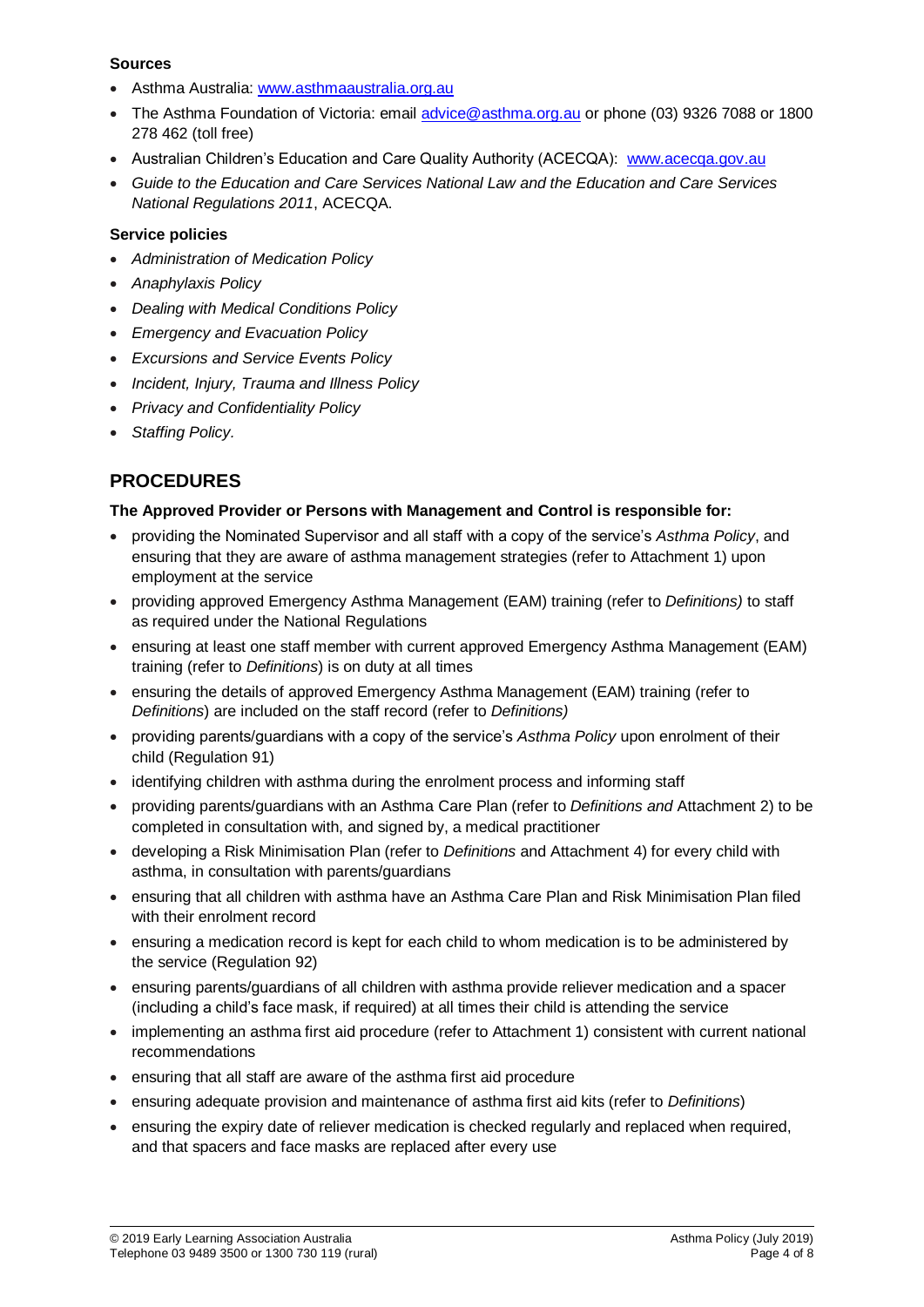- facilitating communication between management, educators, staff and parents/guardians regarding the service's *Asthma Policy* and strategies
- identifying and minimising asthma triggers (refer to *Definitions)* for children attending the service, where possible
- ensuring that children with asthma are not discriminated against in any way
- ensuring that children with asthma can participate in all activities safely and to their full potential
- immediately communicating any concerns with parents/guardians regarding the management of children with asthma at the service
- ensuring that the service meets the requirements to be recognised as an Asthma Friendly Children's Service (refer to *Definitions*) with The Asthma Foundation of Victoria
- displaying Asthma Australia's *Asthma First Aid* poster (refer to *Sources* and Attachment 3) in key locations at the service
- ensuring that medication is administered in accordance with the *Administration of Medication Policy*
- ensuring that when medication has been administered to a child in an asthma emergency without authorisation from the parent/guardian or authorised nominee, the parent/guardian of the child and emergency services are notified as soon as is practicable (Regulation 94)
- following appropriate reporting procedures set out in the *Incident, Injury, Trauma and Illness Policy* in the event that a child is ill, or is involved in a medical emergency or an incident at the service that results in injury or trauma.

### **The Nominated Supervisor or Person in Day to Day charge is responsible for:**

- ensuring that all educators' approved first aid qualifications, anaphylaxis management training and Emergency Asthma Management (EAM) training are current, meet the requirements of the National Law (Section 169(4)) and National Regulations (Regulation 137), and are approved by ACECQA
- ensuring that medication is administered in accordance with the *Administration of Medication Policy*
- ensuring that when medication has been administered to a child in an asthma emergency without authorisation from the parent/guardian or authorised nominee, the parent/guardian of the child and emergency services are notified as soon as is practicable (Regulation 94)
- ensuring an asthma first aid kit (refer to *Definitions*) is taken on all excursions and other offsite activities (refer to *Excursions and Service Events Policy*)
- compiling a list of children with asthma and placing it in a secure, but readily accessible, location known to all staff. This should include the Asthma Care Plan for each child
- ensuring that induction procedures for casual and relief staff include information about children attending the service who have been diagnosed with asthma, and the location of their medication and action plans
- organising asthma management information sessions for parents/guardians of children enrolled at the service, where appropriate
- ensuring programmed activities and experiences take into consideration the individual needs of all children, including any children with asthma.

#### **Educators and other staff are responsible for:**

- ensuring that they are aware of the service's *Asthma Policy* and asthma first aid procedure (refer to Attachment 1)
- ensuring that they can identify children displaying the symptoms of an asthma attack and locate their personal medication, Asthma Care Plans and the asthma first aid kit
- maintaining current approved Emergency Asthma Management (EAM) (refer to *Definitions*) qualifications
- identifying and, where possible, minimising asthma triggers (refer to *Definitions*) as outlined in the child's Asthma Care Plan
- taking the asthma first aid kit, children's personal asthma medication and Asthma Care Plans on excursions or other offsite events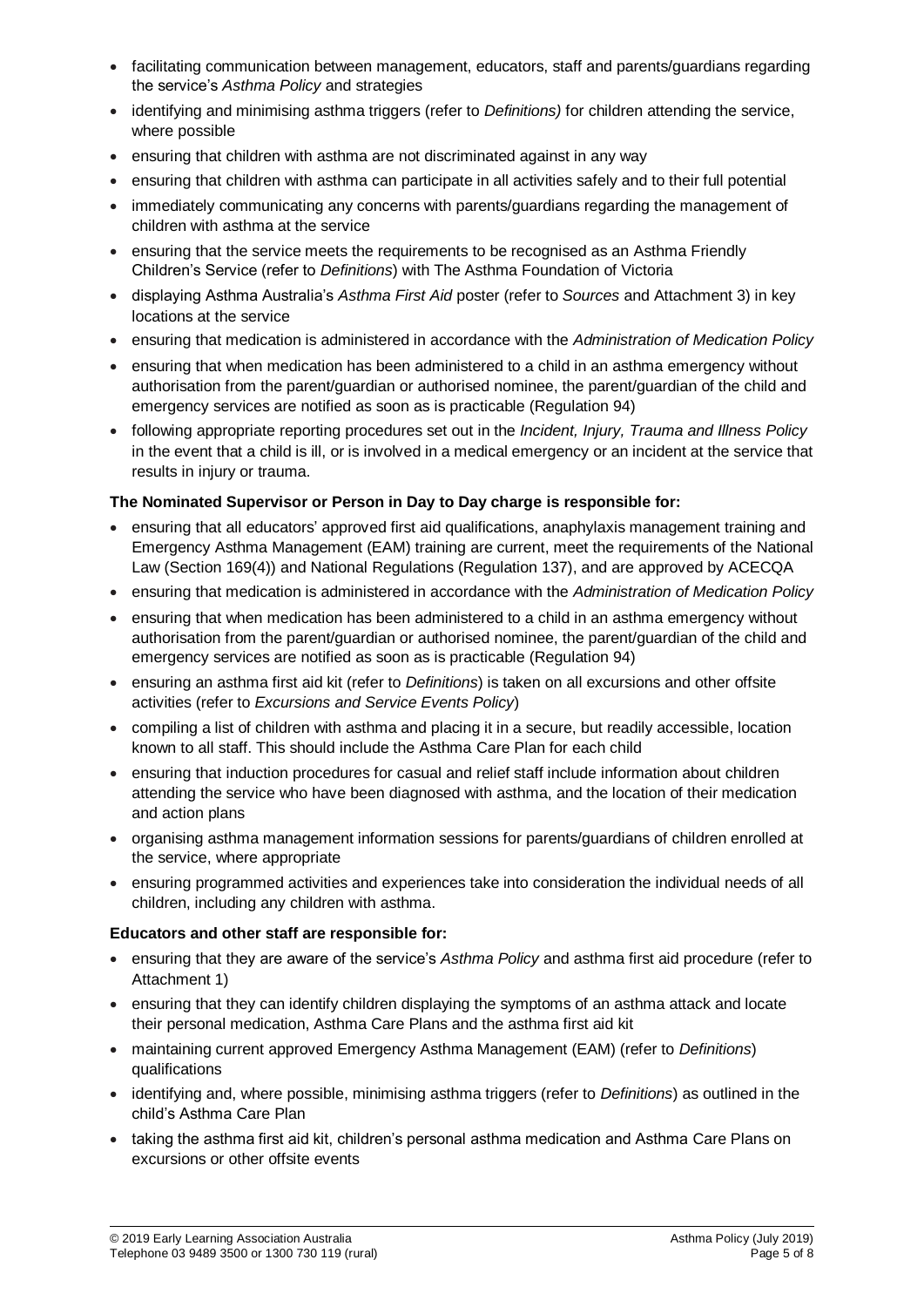- administering prescribed asthma medication in accordance with the child's Asthma Care Plan and the *Administration of Medication Policy* of the service
- developing a Risk Minimisation Plan (refer to *Definitions* and Attachment 4) for every child with asthma in consultation with parents/guardians
- discussing with parents/guardians the requirements for completing the enrolment form and medication record for their child
- consulting with the parents/guardians of children with asthma in relation to the health and safety of their child, and the supervised management of the child's asthma
- communicating any concerns to parents/guardians if a child's asthma is limiting his/her ability to participate fully in all activities
- ensuring that children with asthma are not discriminated against in any way
- ensuring that children with asthma can participate in all activities safely and to their full potential.

#### **Parents/guardians are responsible for:**

- reading the service's *Asthma Policy*
- informing staff, either on enrolment or on initial diagnosis, that their child has asthma
- providing a copy of their child's Asthma Care Plan to the service and ensuring it has been prepared in consultation with, and signed by, a medical practitioner. The Asthma Care Plan should be reviewed and updated at least annually
- ensuring all details on their child's enrolment form and medication record (refer to *Definitions*) are completed prior to commencement at the service
- working with staff to develop a Risk Minimisation Plan (refer to *Definitions* and Attachment 4) for their child
- providing an adequate supply of appropriate asthma medication and equipment for their child at all times and ensuring it is appropriately labelled with the child's name
- notifying staff, in writing, of any changes to the information on the Asthma Care Plan, enrolment form or medication record
- communicating regularly with educators/staff in relation to the ongoing health and wellbeing of their child, and the management of their child's asthma
- encouraging their child to learn about their asthma, and to communicate with service staff if they are unwell or experiencing asthma symptoms.

#### **Volunteers and students, while at the service, are responsible for following this policy and its procedures.**

# **EVALUATION**

In order to assess whether the values and purposes of the policy have been achieved, the Approved Provider will:

- regularly seek feedback from everyone affected by the policy regarding its effectiveness
- monitor the implementation, compliance, complaints and incidents in relation to this policy
- keep the policy up to date with current legislation, research, policy and best practice
- revise the policy and procedures as part of the service's policy review cycle, or as required
- notify parents/guardians at least 14 days before making any changes to this policy or its procedures.

## **ATTACHMENTS**

- Attachment 1: Asthma First Aid Procedure
- Attachment 2: Sample Asthma Care Plan download from the *Resources* section of The Asthma Australia website:

[https://www.asthmaaustralia.org.au/ArticleDocuments/1806/AACPED2016%20Care%20Plan%20for](https://www.asthmaaustralia.org.au/ArticleDocuments/1806/AACPED2016%20Care%20Plan%20for%20Early%20Childhood%20A4.pdf.aspx) [%20Early%20Childhood%20A4.pdf.aspx](https://www.asthmaaustralia.org.au/ArticleDocuments/1806/AACPED2016%20Care%20Plan%20for%20Early%20Childhood%20A4.pdf.aspx)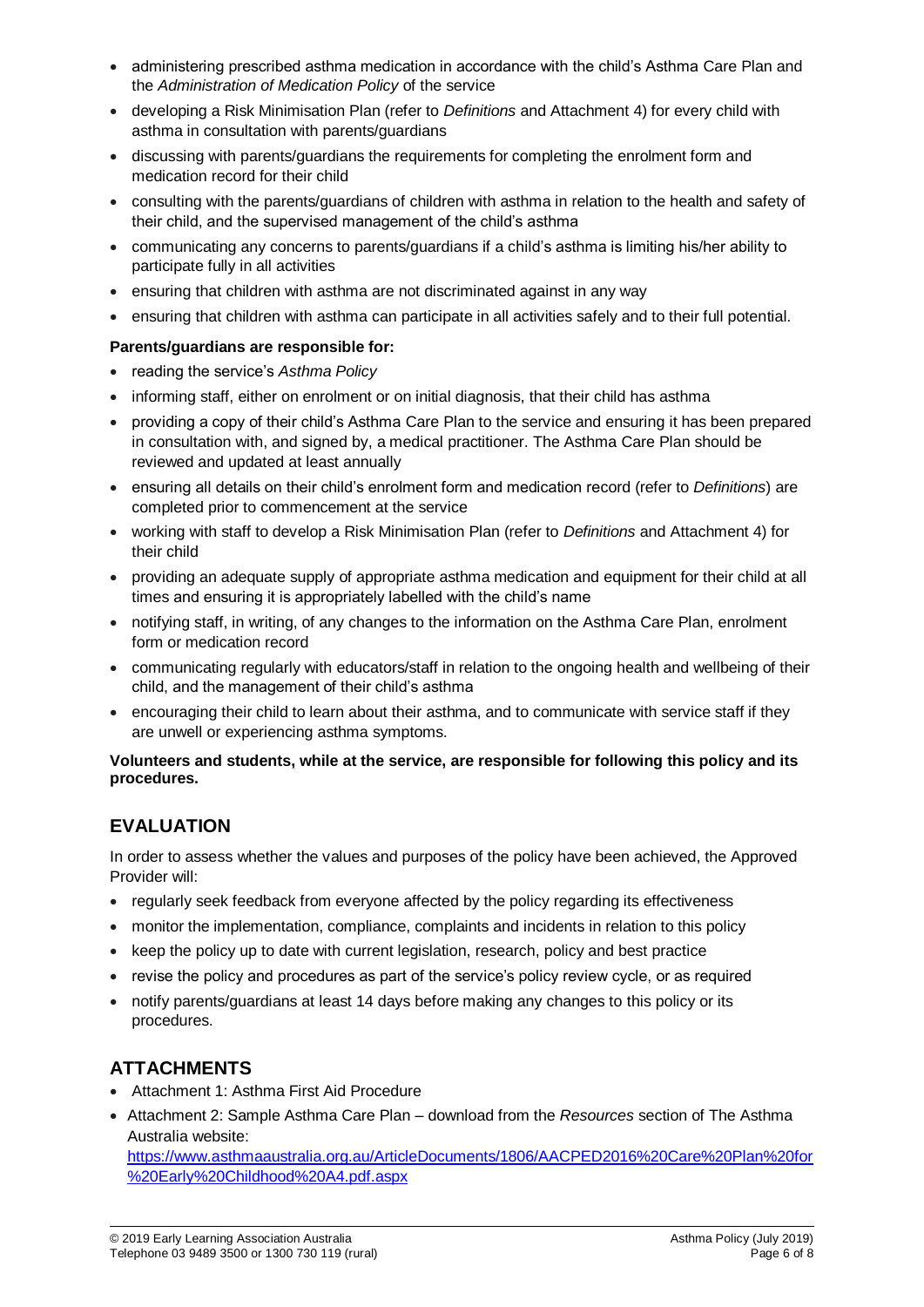- Attachment 3: Asthma First Aid poster download from the Asthma Australia website: <https://www.asthmaaustralia.org.au/national/about-asthma/resources/first-aid>
- Attachment 4: Asthma Risk Minimisation Plan download from the *Resources* section of The Asthma Foundation of Victoria website: [www.asthma.org.au](http://www.asthma.org.au/)

## **AUTHORISATION**

This policy was adopted by the Approved Provider of Thornbury Kindergarten Inc on 20 August 2019

# **REVIEW DATE:** AUGUST 2022

## **ACKNOWLEDGEMENT**

ELAA acknowledges the contribution of The Asthma Foundation of Victoria in developing this policy. If your service is considering changing any part of this model policy please contact The Asthma Foundation of Victoria to discuss your proposed changes (refer to *Sources*).